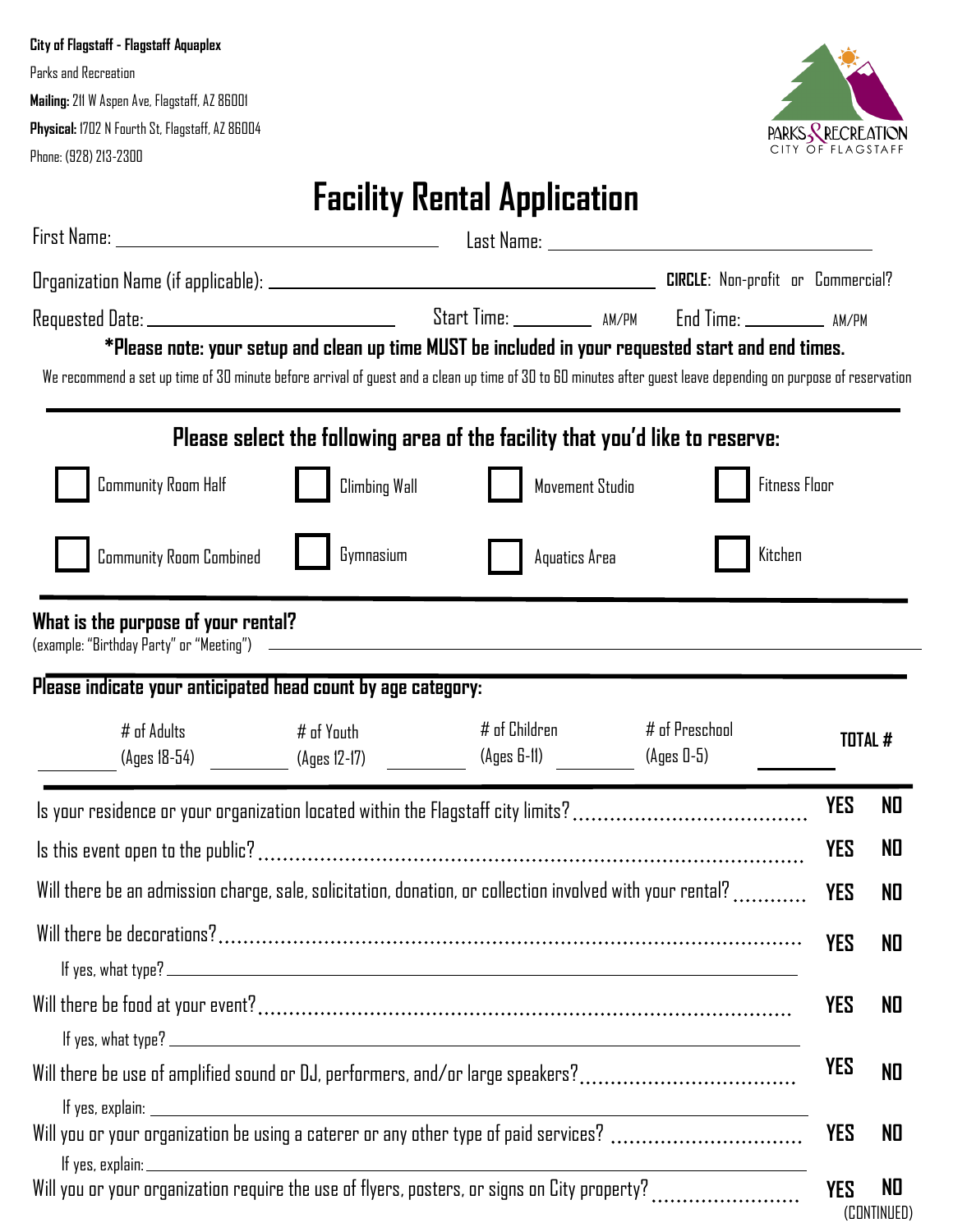# **Facility Rental Application (continued)**

If you or your organization would like to use our complementary audio, visual, and miscellaneous equipment, please indicate below what equipment you would like to be ready upon your arrival:

| Laptop    | Mouse                   | Microphone            | Expo Markers                  |
|-----------|-------------------------|-----------------------|-------------------------------|
| Projector | Wireless Keyboard       | Sound System/Speakers | Other                         |
| Clicker   | <b>Conference Phone</b> | White Board           | will provide my own equipment |

**\*PLEASE NOTE:** the tech equipment we provide is **COMPLIMENTARY** when reserving within our facility. However, please understand that the tech equipment may be **LIMITED** (depending on other programming/ rentals) and is designed to accommodate the Aquaplex's inputs/outputs within the room's tech panel. Therefore, bringing your personal tech equipment may **NOT** be compatible with the Aquaplex's rental space. If possible, we recommend bringing a backup option to your anticipated technology needs, i.e. USB flash drive or SD card.

After looking at our provided setups within this packet, please indicate which setup meets your needs (CHECK ONLY ONE):



**\*PLEASE BE AWARE**: your rental fees do **NOT** include daily admission to utilize the facility's amenities and if the use of our facility is requested, it will result in additional fees on the day of your specified rental if the use of our amenities are desired, such as the pool area, rock climbing wall, gymnasium, etc.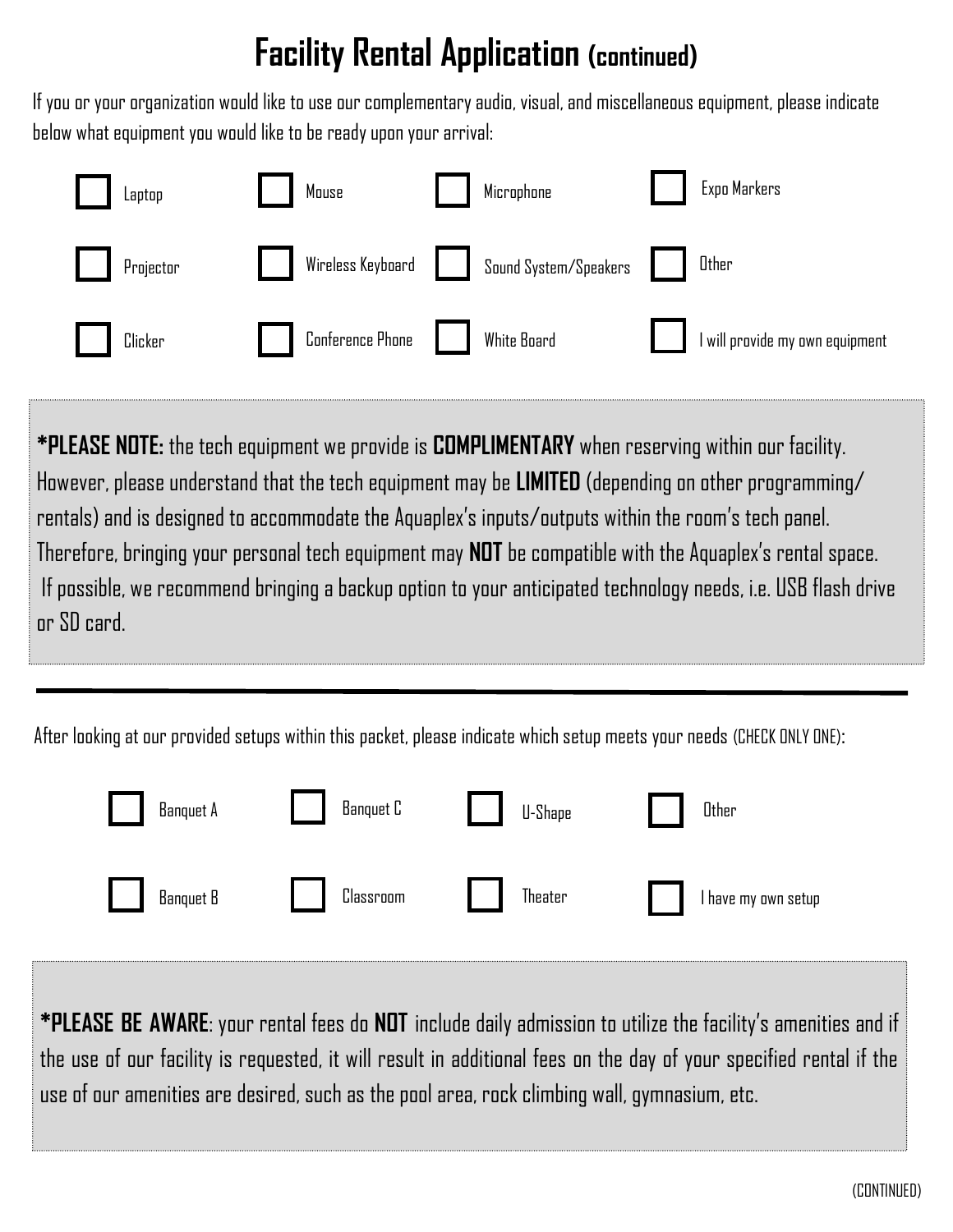#### **COMMUNITY ROOM RENTAL SETUP EXAMPLES**



#### COMMUNITY ROOM RENTAL SETUP EXAMPLES



#### **COMMUNITY ROOM RENTAL SETUP EXAMPLES**

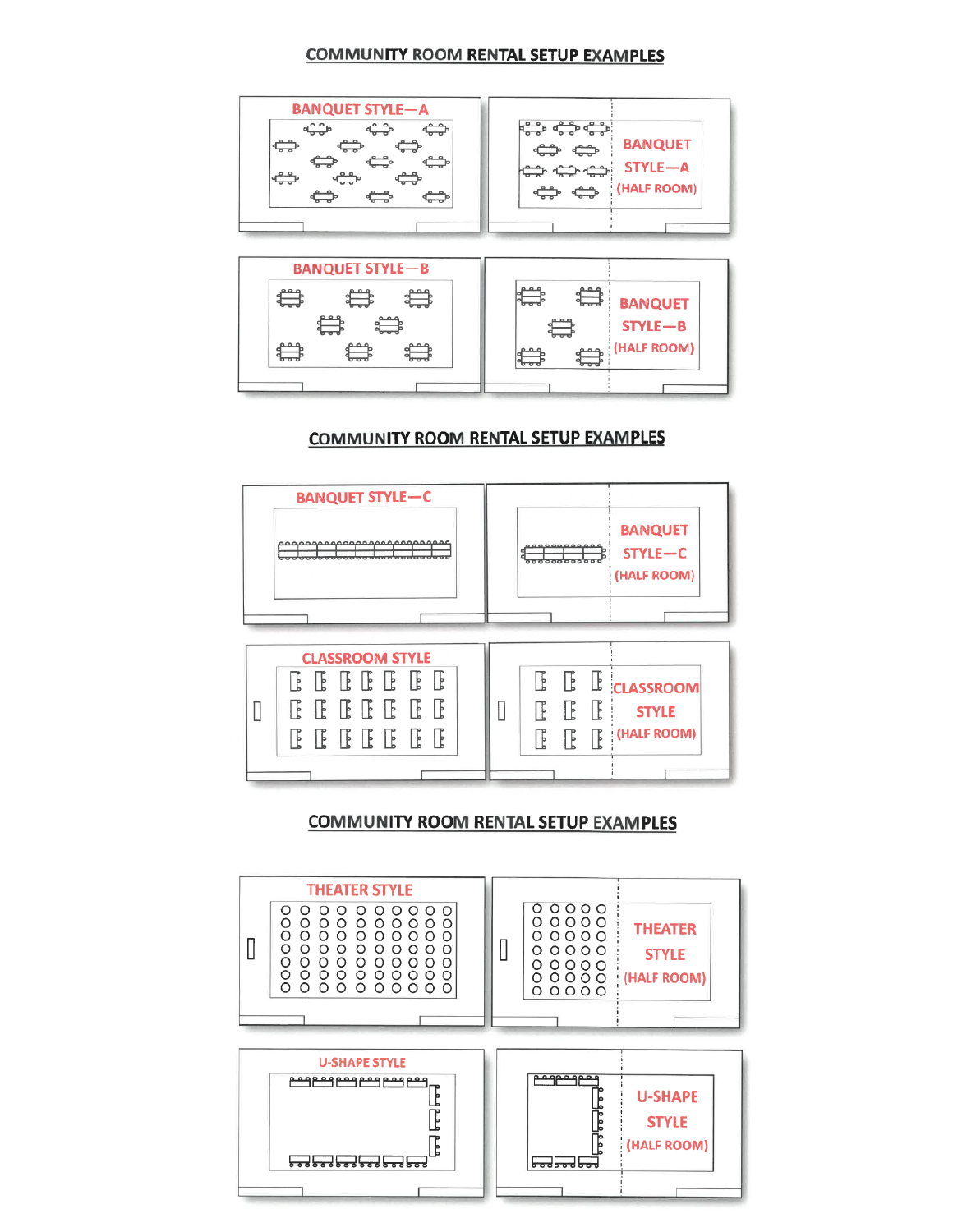# **Facility Rental Application (continued)**

### The following statements MUST be read carefully as they may or may not pertain to your reservation. After reading, please **INITIAL** in the box next to each item.

- Availability of the rental space is on a first-come, first-serve basis. I understand that submittal of this application does **not** guarantee a reservation. Only after all documents have been received and all required payments will a reservation be confirmed.
- I understand that in the event of an emergency or for reasons beyond the City's control, the City reserves the right to cancel the scheduled event prior to scheduled use without liability. Likewise, certain **areas and/or amenities may be forced to close** with little or no notice due to mechanical, chemical, and environmental issues (including, but not limited to) lightning, inclement weather, and/or maximum capacity within certain areas, such as the pool. Refund requests will be assessed on a case by case basis.
- I understand that my setup and clean up time must be included within my confirmed rental use.
- I understand that I must check in and check out with the front desk when arriving for my rental as well as when I am leaving my rental.
- I understand that the 25% deposit is due at the time of booking.
- I understand that the 25% deposit will be forfeited for all reservation cancellations. I further understand that if I cancel my reservation less than 24 hours in advance, I forfeit the entire rental cost.
- I understand that the Flagstaff Aquaplex reserves the right to keep my cleaning deposit if any or all items are not completed by the end of my rental: I do not check in with the front desk prior to my rental, I do not check out with the front desk after my rental, I begin use of my rental prior to the confirmed reservation start time, I continue use of the rental space after the confirmed end time, or if any other stated policies or guidelines are not followed.
- I have received, read, and understand the information contained in the Flagstaff Aquaplex's "Facility Rental Policies & Guidelines" packet.
- I understand that if I elect to bring my own personal tech equipment, the Aquaplex is not liable for any lost, stolen, or damages incurred while utilizing the rental space. I also understand that the tech equipment offered by the facility is limited and may not be available for my rental depending on other programming within the facility. Furthermore, I understand that the tech equipment control panel is specifically designed for the Aquaplex's provided equipment and may or may not be compatible with my personal tech equipment.
- I understand that the use, consumption, or sale of alcohol is not permitted.
- I have been made aware of the cleaning checklist required to be completed by the end of my rental.